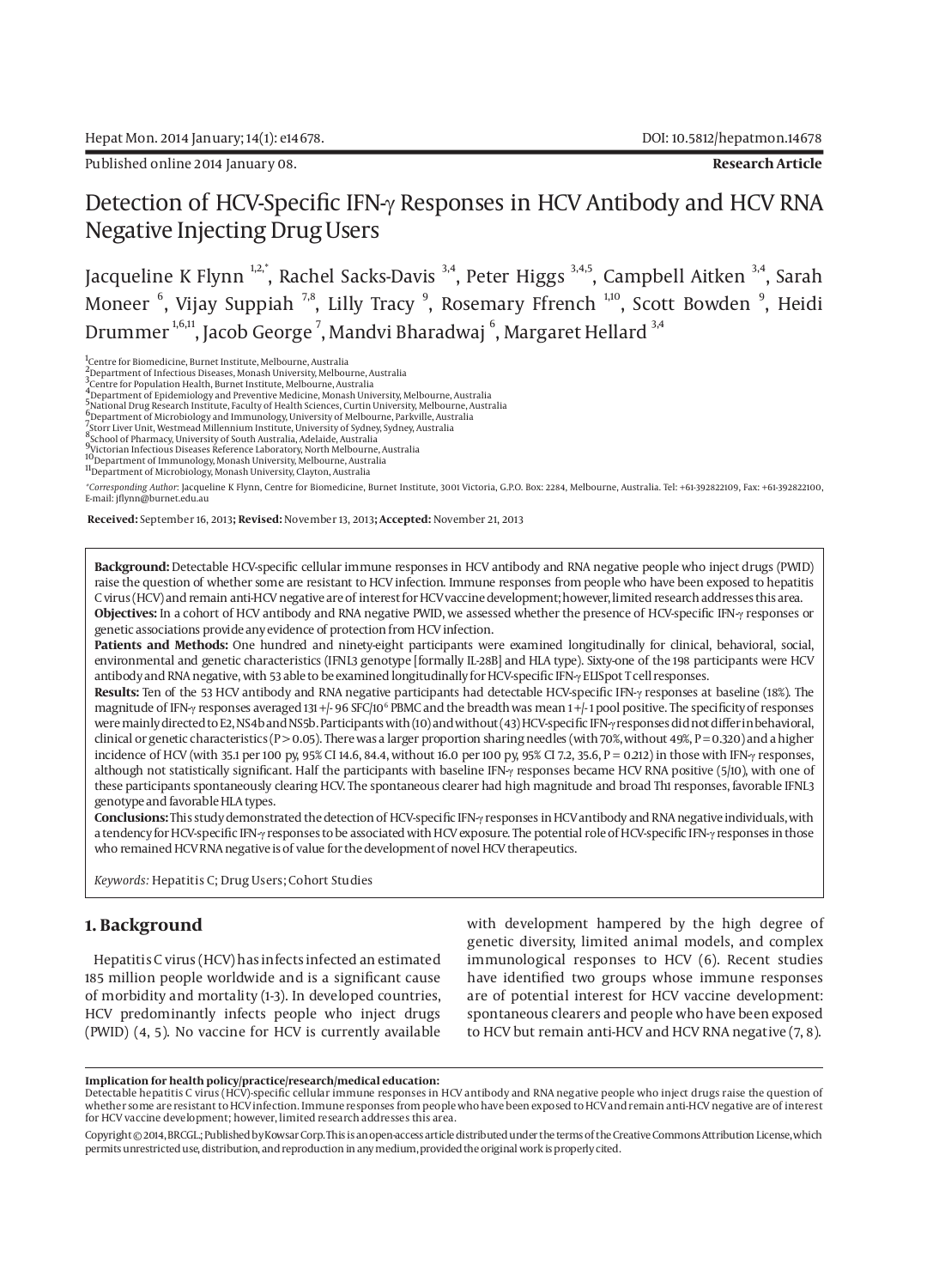Spontaneous clearance of acute HCV infection has been studied more extensively than those exposed to HCV who remain uninfected, and is associated with younger age, female gender, symptoms, Caucasian ethnicity and lack of co-infection with HBV and/or HIV (9, 10). The outcome of acute HCV infection is also influenced by the presence of functional CD4 + helper and CD8+ T cell responses (11, 12) (in particular the production of HCV-specific IFN-γ responses (13, 14), the innate immune response (for example CXCL10 (15) and NK activity (16, 17) and genetic factors (including HLA type (18, 19) and IFNL3 (formerly IL-28B) genotype (20). More recently combined immune (CXCL10 [IP-10]) and genetic (IFNL3) characteristics have been shown to predict spontaneous clearance (15, 21).

Interestingly, Knapp et al. (2011) demonstrated that a polymorphism in IFNL3 (rs1297869-CC) distinguishes spontaneous clearers from exposed uninfected individuals (22). The spontaneous resolution of HCV was independently associated with IFNL3 genotype rs1297869-CC and KIR2DL3: HLA-C1, whereas exposed uninfected individuals displayed homozygosity for KIR2DL3: HLA-C1 but not for the single nucleotide polymorphism IFNL3.rs12979860. This suggests distinct immune mechanisms can influence outcomes of HCV exposure (22).

In contrast to spontaneous clearers, there is limited research on people who have been exposed to HCV but nonetheless remain anti-HCV and HCV RNA negative. HCVspecific cellular immune responses have been observed in anti-HCV and HCV RNA negative individuals who report injecting drug use or other high-risk behaviors (23-28). Similarly, chimpanzees exposed to low doses of HCV produced HCV-specific IFN-γ ELISpot responses without viremia or seroconversion (29). Explanations proposed for this phenomenon include HCV infection followed by sero-reversion (loss of antibodies) (30, 31), HCV infection in the absence of development of antibodies (27, 32), prior HCV infection (possibly transient infection) priming effector cells generating a detectable cellular immune response without seroconversion (23) and cross-reactivity of heterologous antigens with other common pathogens (33).

Whether some people who are exposed to HCV display protective immunity is controversial. Some studies have reported a high level of HCV clearance following HCV reinfection in cohorts of PWID with reduced duration of viremia suggesting some protection against progression to chronic infection (34-37). More recently Cameron et al (2012) found the detection of HCV-specific IFN-γ responses in exposed uninfected individuals to be associated with specific risk behaviors for HCV transmission, including sharing razors and injecting anabolic steroids, and suggested that maintenance of immunity may be dependent upon regular exposure to the virus (28).

## **2. Objectives**

This study longitudinally assessed three correlates of

HCV clearance, HCV-specific IFN-γ responses, IFNL3 genotype and HLA type in 53 participants who were HCV antibody and HCV RNA negative. Our objective was to identify, in a longitudinal cohort of anti-HCV negative and HCV RNA negative PWID, whether the presence of IFN-γ responses or genetic associations provide any evidence of protection from HCV infection.

#### **3. Patients and Methods**

#### *3.1. Study Participants*

As described previously (38, 39), 198 PWID were recruited using modified snowball-sampled and followed between July 2005 and November 2007. Recruitment took place in three locations across Melbourne (Victoria, Australia), which were home to established street-based illicit drug market as well as a dedicated, fixed-site needle and syringe programs. Participants were recruited as part of a larger prospective cohort study on HCV primary infection, clearance and reinfection (38, 39). Participants answered behavioral questionnaires and had venous blood samples taken at baseline recruitment and at approximately three-monthly intervals (38, 39). Ethics approval was obtained from the Victorian Department of Human Services Human Research Ethics Committee (project 02/05) and the project was conducted according to the Declaration of Helsinki.

#### *3.2. HCV Negative Donors*

Blood samples from 15 low-risks, HCV negative donors (termed donors, with no known prior HCV exposure or risk behaviors) were obtained from the Australian Red Cross Blood Service.

#### *3.3. Serology and Virology*

Blood samples were screened for anti-HCV by a thirdgeneration enzyme immunoassay (Abbott Laboratories, Chicago, Ill). Anti-HCV positive specimens were confirmed by Murex anti-HCV version 4.0 (Murex Biotech, Kyalami, South Africa). All samples were tested for HCV RNA by COBAS AMPLICOR HCV test version 2.0 (Roche Diagnostics, Branchberg, NJ; lower limit of detection 50 IU ml-1).

IFNL3 genotyping was performed using rs8099917, rs12980275 and rs12979860 SNPs by Sequenom MassAR-RAY iPLEX genotyping platform as previously described (40).

#### *3.4. Immunological Assays*

Peripheral blood mononuclear cells (PBMCs) were separated by Ficoll-Hypaque density gradient centrifugation (Amersham–Pharmacia, Uppsala, Sweden), washed three times with phosphate-buffered saline (GIBCO BRL) and cryopreserved in 90% heat-inactivated foetal calf serum (JRH Biosciences, Kansas, USA) and 10% DMSO (Sigma-Al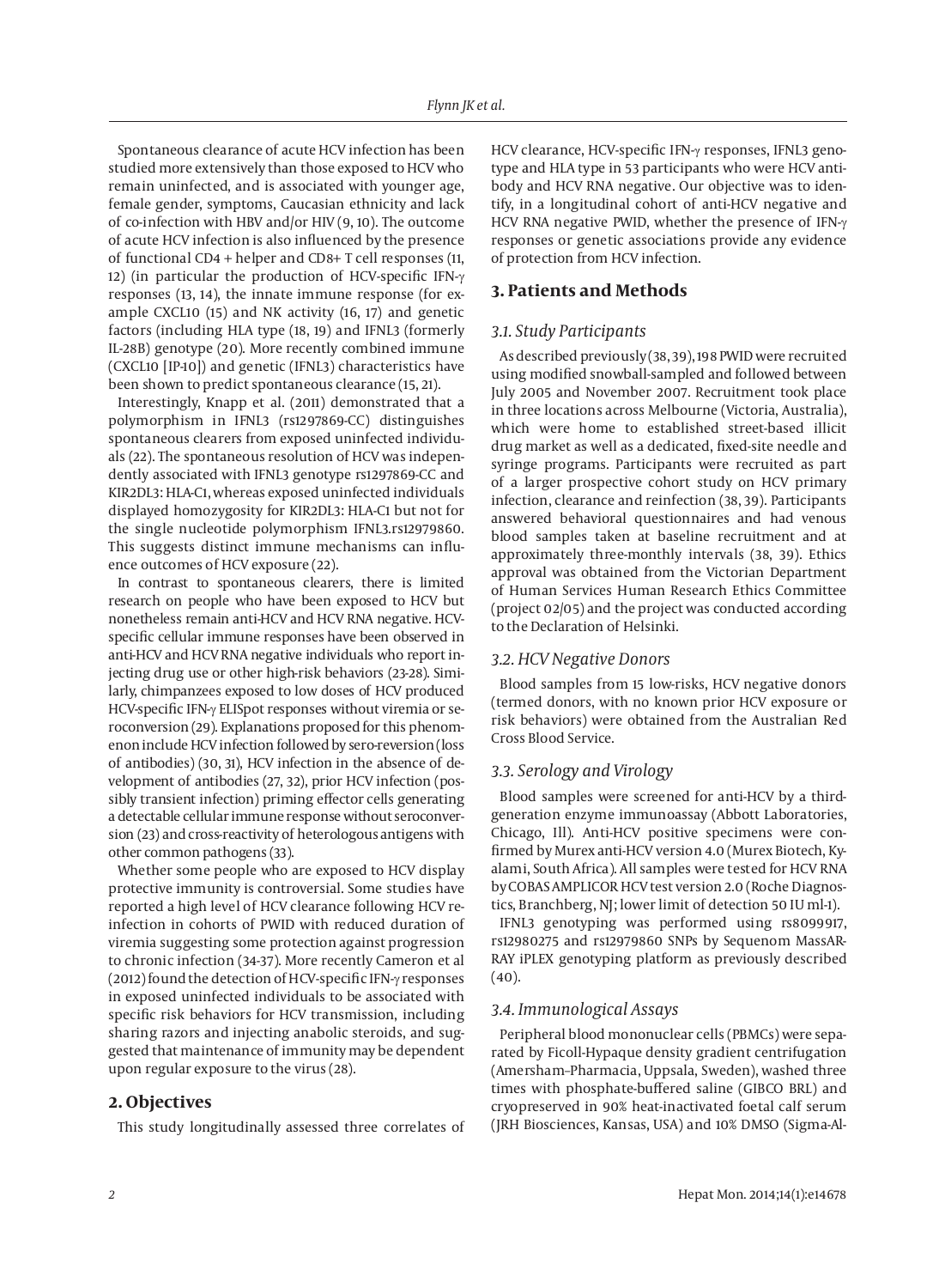drich, Castle Hill, Australia).

# *3.5. HCV Peptides*

Immunological assays were performed using peptides (18aa in length overlapping by 11aa) based on the HCV genotype 1a sequence (NIH AIDS Reference and Reagent Program, Division of AIDS, NIAID, NIH: HCV 1a H77 Peptides). Peptides were grouped into pools divided by the HCV proteins (Core to NS5b, described (13, 41-43)) covering the entire HCV coding region. Peptides were titrated prior to use (optimal final concentration, 1 μg/mL (13)) and had an endotoxin level of < 0.4 EU/mL (QC-1000 LAL assay, Lonza, Melbourne, Australia (13)).

#### *3.6. HCV-Specific IFN-γ ELISpot Assay*

ELISpot assays were performed following manufacturer's protocols (Mabtech, Nacka, Sweden) with the exception of the coating antibody concentration, 5 μg/mL (described (13, 41, 42)). Antigens included HCV peptide pools (1 μg/mL), positive controls (phytohemagglutinin, 5 μg/mL; Sigma-Aldrich, Sydney, Australia), Cytomegalovirus, Epstein-Barr virus, Influenza [CEF] peptides, (2 μg/ mL, Mabtech), anti-CD3 antibody (2 μg/mL, Mabtech) and a negative control (RPMI with 10% FCS and 0.8% DMSO, > DMSO concentration in peptide pools). PBMCs were added to triplicate wells at 1x105 cells/well (described (13, 41-43)). Plates were incubated at 37 °C, 5% CO2 for 24 hours. Spot-forming cells (SFC) were evaluated using an automated ELISpot reader (AID version 3.2.3; Strasberg, Germany). The threshold for a positive response,  $\geq 50$ SFC/106 PBMC (> twice mean + 3SD, after subtraction of negative control values) were determined using 15 lowrisk, seronegative blood donors with no known exposure to HCV, nor risk behaviors (13). Positive responses were always at least twice background responses.

#### *3.7. Statistical Analysis*

Non-parametric analysis was performed using Wilcoxon rank sum (Mann-Whitney) tests as appropriate. Kruskal Wallis and T-tests (normally distributed) were used for continuous variables and Chi-squared and Fisher's exact tests were used for categorical variables as appropriate. Incidence rates for HCV infection were calculated using the standard person-years method with 95% confidence intervals and the midpoints of tests to estimate event dates. Exact methods were used to evaluate the differences in incidence rates. A significance level of 0.05 was used for all analyses (Stata 12.0, College Station, USA).

# **4. Results**

#### *4.1. Study Participants*

Between 2005 and 2007, 198 current PWID were interviewed and tested longitudinally for HCV markers. HCV exposure prevalence in this group, defined by anti-HCV antibody or HCV RNA positivity, was 69% at baseline (Appendix 1).

Of the 198 participants, 95 (48%) were infected with HCV (anti-HCV and HCV RNA positive), 6 (3%) were termed seroconverting (anti-HCV negative and HCV RNA positive), 36 (18%) had evidence of past exposure to HCV (anti-HCV positive and HCV RNA negative) and 61 (31%) had no evidence of past exposure or current infection (anti-HCV and HCV RNA negative) based on standard tests at baseline (Appendix 1, Figure 1 a).

Comparison of demographic and clinical characteristics and risk behaviors between the four groups revealed a significant difference in age ( $P = 0.016$ ) ethnicity ( $P =$ 0.008), treatment for drug use ( $P < 0.001$ ) and duration of injecting (P < 0.001, Appendix 1 and 2). Although not significant, there was a trend for a difference in the number of injections in the past month ( $P = 0.067$ ) and sharing needles ( $P = 0.053$ ), with higher proportions of participants partaking in these risk behaviors in the infected and exposed groups.

#### *4.2. Uninfected Participants*

The 61 uninfected participants included 53 participants (87%) with PBMCs available for longitudinal assessment of HCV-specific IFN-γ responses (baseline to follow-up, median 11 months, IQR 6-17). These 53 participants became the focus of this study (Table 1, Figure 1 b).

Eleven uninfected participants became HCV RNA positive during the study period (Figure 1 b). This corresponded to an overall HCV incidence of 21.3 cases per 100 py (95% CI 11.8, 38.4) with the median time between enrolment and HCV RNA positive test being 12 months (IQR 8-18).

## *4.3. HCV-Specific IFN-γ ELISpot Responses*

#### *4.3.1. Baseline IFN-γ Responses*

Ten of the 53 uninfected participants (18.8%; 95% CI 7.9- 29.7) had HCV-specific IFN-γ responses at baseline, which we termed Group A (Table 1 and 2, Figure 1 b). The magnitude of IFN-γ responses averaged 131 +/- 96 SFC/10<sup>6</sup> PBMC and the breadth was mean 1 +/- 1 pool positive from a possible ten peptide pools (median magnitude 95 SFC/10<sup>6</sup> PBMC, median breadth 1 pool, Figure 2 a,b). The specificity of responses were mainly directed to E2, NS4b and NS5b (Figure 2 c). Responses to each HCV peptide pool from the 43 uninfected participants without IFN-γ responses at baseline, which we termed Group B, were below the cut-off for a positive HCV-specific IFN-γ response (cut-off 50 sfc/106 PBMC, Group B mean 21 +/- 24 SFC, median 10 SFC). They were similar to background responses from 15 low-risk, HCV negative donors (termed *donors*, no known prior HCV exposure or risk behaviors, mean 20 +/- 20 SFC, median 20 SFC, Figure 2 f).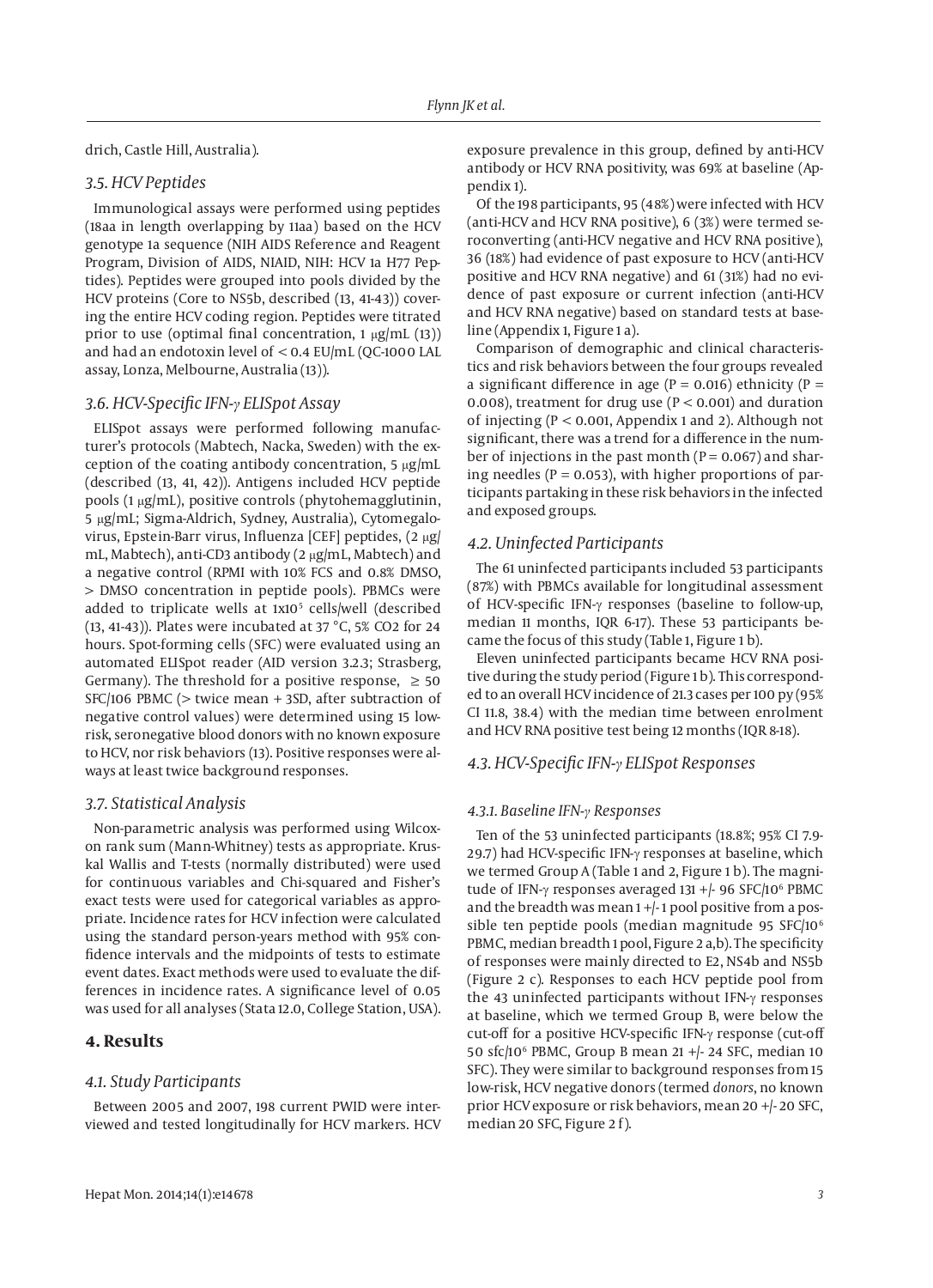| Table 1. Clinical Characteristics of Uninfected Participants With and Without HCV-Specific IFN- $\gamma$ Responses at Baseline <sup>a</sup> |  |  |
|---------------------------------------------------------------------------------------------------------------------------------------------|--|--|
|---------------------------------------------------------------------------------------------------------------------------------------------|--|--|

| <b>Clinical Characteristic</b>                                    |            | Group A, IFN- $\gamma$ Responses Present Group B, IFN- $\gamma$ Responses Absent P value |           |
|-------------------------------------------------------------------|------------|------------------------------------------------------------------------------------------|-----------|
| <b>Total participants</b>                                         | 10         | 43                                                                                       |           |
| Sex <sup>b</sup>                                                  |            |                                                                                          |           |
| Male                                                              | 2(20)      | 17(40)                                                                                   | 0.299     |
| Female                                                            | 8(80)      | 26(60)                                                                                   |           |
| Median age, (IQR), y <sup>c</sup>                                 | 24 (18-27) | $24(21-26)$                                                                              | 0.678     |
| Ethnicity <sup>b</sup>                                            |            |                                                                                          |           |
| Caucasian                                                         | 8(80)      | 36(84)                                                                                   | 1.000     |
| Other                                                             | 2(20)      | 7(16)                                                                                    |           |
| Estimated duration of injecting, $y^c$                            |            |                                                                                          |           |
| Median (IQR)                                                      | $4(1-9)$   | $6(3-9)$                                                                                 | 0.674     |
| Number of injections in the past month <sup>c</sup>               |            |                                                                                          |           |
| Median (IQR)                                                      | $20(9-26)$ | $20(9-41)$                                                                               | 0.569     |
| Reported sharing needles ever b                                   | 7(70)      | 21(49)                                                                                   | 0.320     |
| Reported sharing needles in the last three<br>months <sup>b</sup> | 2(20)      | 10(23)                                                                                   | 1.000     |
| Main drug injected in the past three<br>months <sup>b</sup>       |            |                                                                                          |           |
| Heroin                                                            | 6(60)      | 28(65)                                                                                   | 1.000     |
| Other                                                             | 4(40)      | 15(35)                                                                                   |           |
| Number received treatment for drug use<br>d, c                    | 6(60)      | 28(65)                                                                                   | 1.000     |
| HLA type $e$ <sup>b</sup> ,                                       |            |                                                                                          |           |
| $C_1C_1$                                                          | 1(10)      | 14(33)                                                                                   | 0.239     |
| $\mathsf{C}_\text{\tiny{l}}\mathsf{C}_\text{\tiny{2}}$            | 4(40)      | 19(44)                                                                                   |           |
| $C_2C_2$                                                          | 4(40)      | 5(9)                                                                                     |           |
| IFNL3 genotype <sup>e,b</sup>                                     |            |                                                                                          |           |
| rs8099917-TT                                                      | 8(80)      | 26(60)                                                                                   | 0.431     |
| $-GT$                                                             | 2(20)      | 8(19)                                                                                    |           |
| $-GG$                                                             | 0(0)       | 3(6)                                                                                     |           |
| rs12980275 - AA                                                   | 7(70)      | 21(49)                                                                                   | 0.482     |
| $-GA$                                                             | 3(30)      | 14(32)                                                                                   |           |
| - $GG$                                                            | 0(0)       | 4(9)                                                                                     |           |
| rs12979860 - CC                                                   | 7(70)      | 20(47)                                                                                   | 0.478     |
| $-CT$                                                             | 3(3)       | 13(30)                                                                                   |           |
| $\mbox{-}\mathrm{TT}$                                             | 0(0)       | 7(16)                                                                                    |           |
| Favourable HLA and IFNL3 <sup>b</sup>                             |            |                                                                                          |           |
| rs8099917 - TT and HLA C,C,                                       | 1(10)      | 9(21)                                                                                    | 0.663     |
| rs12980275 - AA and HLA C <sub>1</sub> C <sub>1</sub>             | 1(10)      | 6(14)                                                                                    | $1.000\,$ |
| rs12979860 - CC and HLA C <sub>,</sub> C <sub>,</sub>             | 1(10)      | 6(14)                                                                                    | 1.000     |

 $\frac{a}{b}$  Number (%) reported, unless otherwise specified.

b Fisher's exact tests were used for categorical variables as appropriate. A significance level of 0.05 was used for all analyses.

 $\frac{c}{c}$  Non-parametric analysis was performed using wilcoxon rank sum (Mann-Whitney) tests.

d Treatment for drug use may include pharmacotherapy, detoxification, and counseling.

 $^{\rm e}$  The HLA typing and IFNL3 genotype does not equal 100% as some participants were untypeable. Favourable HLA type and IFNL3 genotype are in bold.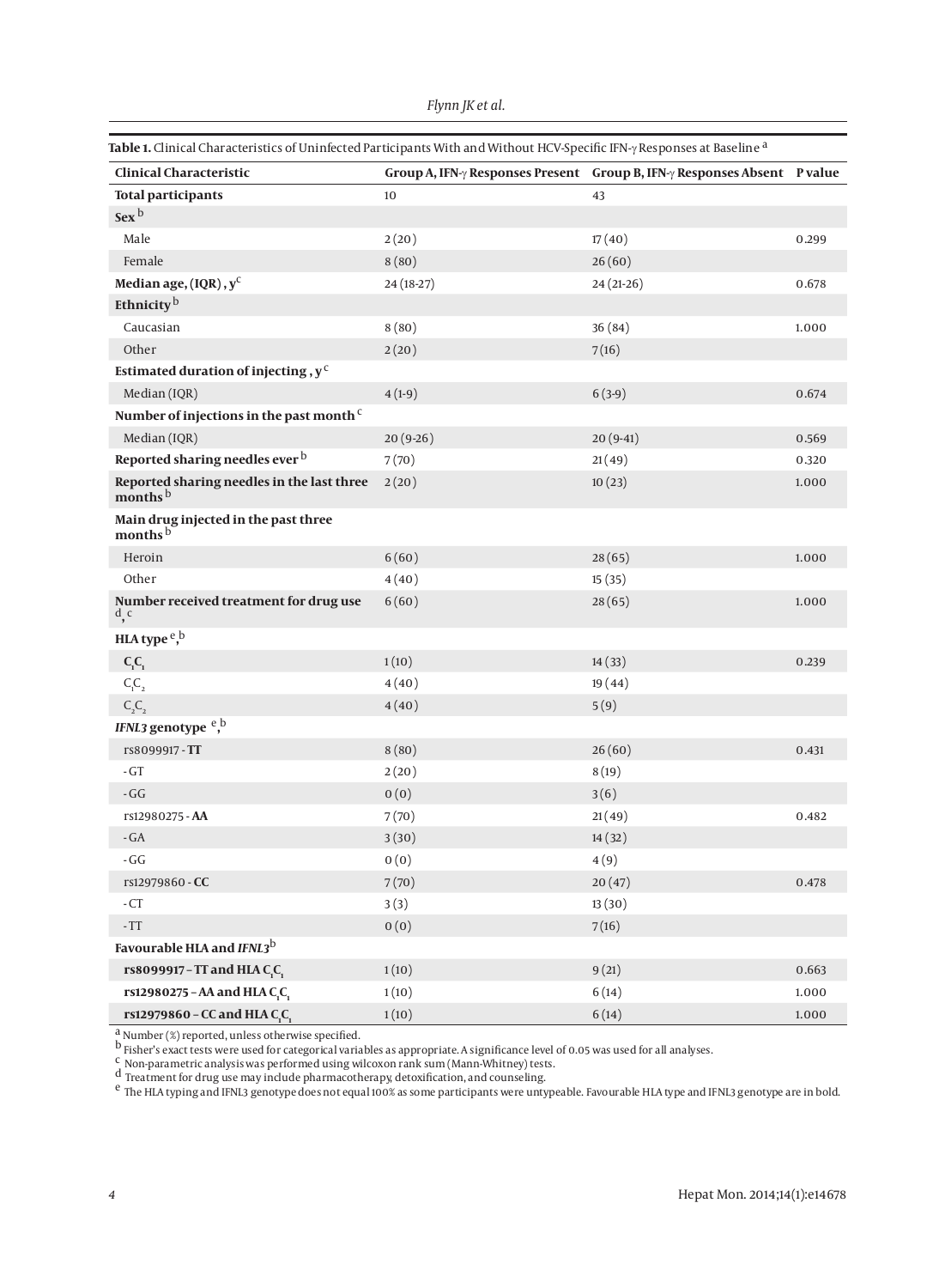

A) Participants were divided by HCV RNA and HCV antibody status into four groups; both anti-HCV and HCV RNA positive termed infected (n = 95, dark grey box), anti-HCV negative and HCV RNA positive termed seroconverting (n = 3, light grey box), anti-HCV positive and HCV RNA negative termed exposed (n = 36, dotted box) and both anti-HCV and HCV RNA negative termed uninfected, (n = 61 white box). B) HCV infection and immune responses in uninfected participants. Fifty-three of the 61 uninfected participants had PBMC available at baseline (t0) and follow-up (tf) for IFN-gamma ELISpot assessment. Ten participants (Group A) had HCV-specific IFNgamma responses at baseline, with six retaining IFN-gamma responses at follow up, and five becoming HCV RNA positive (50%). Forty-three participants did not have IFN-gamma responses at baseline (Group B) and 30 of these participants remained without IFN-gamma responses at follow up. Thirteen had detectable IFN-gamma responses at follow up, with 6 of these participants becoming HCV RNA positive (46 %).

Demographic and clinical characteristics and risk behaviors of those with IFN-γ responses at baseline (Group A) and those without (Group B) were similar ( $P > 0.05$ , Table 1). Close examination revealed a lower median duration of injecting (Group A median 4 years, Group B median 6 years,  $P = 0.674$ ) and a greater proportion sharing needles (Group A 70%, Group B 49%, P = 0.320, Table 1) in those with IFN- $\gamma$  responses, although these differences were not statistically significant (Table 1).

#### *4.3.2. Follow-up IFN-γ Responses and HCV Infection*

#### *4.3.2.1. Group A*

At follow-up, six of the ten Group A participants had maintained IFN-γ responses, with five of these participants being HCV RNA positive (50%; 95% CI 12-87, Table 2, Figure 1 b). Examination of the magnitude and breadth of HCV-specific IFN-γ baseline responses between participants who became HCV RNA positive ( $n = 5$  magnitude mean 102 +/- 57 SFC and median 90 SFC, breadth mean 1 +/- 1 pool and median 1 pool) and those who remained negative ( $n = 5$  magnitude mean 160 +/-125 SFC and median 150 SFC  $P = 0.841$ , breadth mean  $1 + (-1)$  pool and median 2 pools  $P = 0.921$ ) revealed they were similar (Figure 2 a, b). The specificity was broader in those who became HCV RNA positive (8 HCV pools) compared to those who remained HCV negative (5 pools, Figure 2 d, e), but it was not significant ( $P = 0.350$ ). The magnitude and breadth of positive IFN-γ responses at follow-up were also similar to baseline (magnitude  $P = 0.443$ , breadth  $P = 0.725$ , Figure 2 g, h).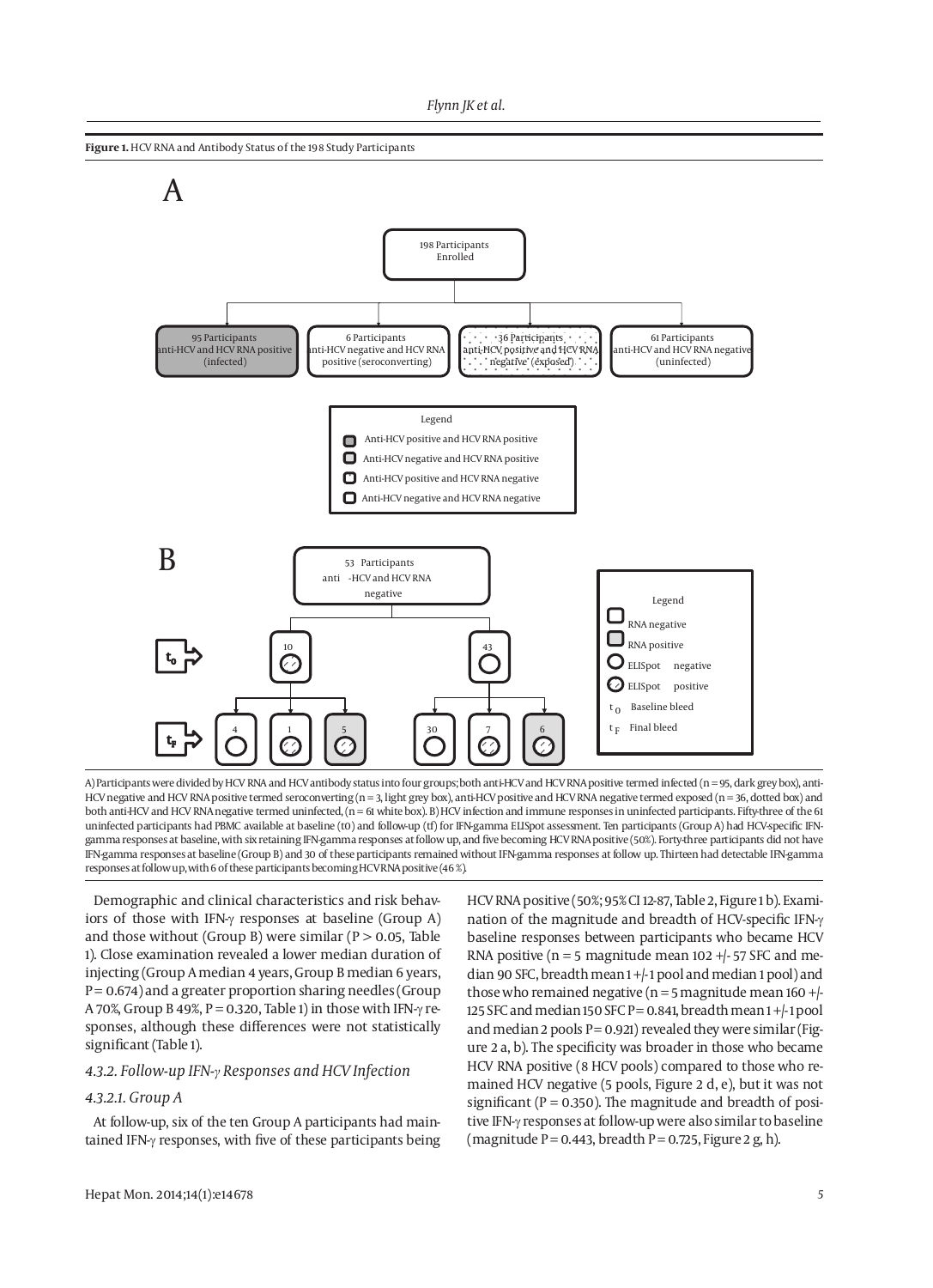*Flynn JK et al.*

| Table 2. Baseline Clinical Characteristics of Group A Participants Divided by HCV RNA Status at Follow Up <sup>a</sup> |  |  |  |  |
|------------------------------------------------------------------------------------------------------------------------|--|--|--|--|
|------------------------------------------------------------------------------------------------------------------------|--|--|--|--|

| <b>Clinical Characteristic</b>                        | <b>Group A, HCV RNA Negative</b> | <b>Group A, HCV RNA Positive</b> |
|-------------------------------------------------------|----------------------------------|----------------------------------|
| <b>Total participants</b>                             | 5                                | 5                                |
| <b>Sex</b>                                            |                                  |                                  |
| Male                                                  | 1(20)                            | 1(20)                            |
| Female                                                | 4(80)                            | 4(80)                            |
| Median age, (IQR), y                                  | $25(21-31)$                      | 23 (20-27)                       |
| Ethnicity                                             |                                  |                                  |
| Caucasian                                             | 5(100)                           | 3(60)                            |
| Other                                                 | 0(0)                             | 2(40)                            |
| <b>Estimated duration of injecting, y</b>             |                                  |                                  |
| Median (IQR)                                          | $9(3-14)$                        | $2(1-6)$                         |
| Number of injections in the past<br>month             |                                  |                                  |
| Median (IQR)                                          | $20(13-35)$                      | $14(8-27)$                       |
| Reported sharing needles ever                         | 3(60)                            | 4(80)                            |
| Reported sharing needles in the past<br>three months  | 0(0)                             | 2(40)                            |
| Main drug injected in the past three<br>months        |                                  |                                  |
| Heroin                                                | 4(80)                            | 2(40)                            |
| Other                                                 | 1(20)                            | 3(60)                            |
| Number received treatment for drug<br>useb            | 4(80)                            | 2(40)                            |
| HLA type <sup>c</sup>                                 |                                  |                                  |
| $C_1C_1$                                              | 0(0)                             | 1(20)                            |
| $\mathsf{C}_\mathsf{i}\mathsf{C}_\mathsf{2}$          | 1(20)                            | 3(60)                            |
| $C_2C_2$                                              | 3(60)                            | 1(20)                            |
| IFNL3 genotype <sup>c</sup>                           |                                  |                                  |
| rs8099917-TT                                          | 3(60)                            | 5(100)                           |
| $\mbox{-}\, \mathrm{GT}$                              | 2(40)                            | 0(0)                             |
| $\mbox{-}\, G G$                                      | 0(0)                             | 0(0)                             |
| rs12980275 - AA                                       | 3(60)                            | 4(80)                            |
| - GA                                                  | 2(40)                            | 1(20)                            |
| - $\mathbb{G}\mathbb{G}$                              | 0(0)                             | 0(0)                             |
| rs12979860 - CC                                       | 3(60)                            | 4(80)                            |
| $\hbox{-}\operatorname{CT}$                           | 2(40)                            | 1(20)                            |
| $\mbox{-}\mathrm{TT}$                                 | 0(0)                             | 0(0)                             |
| <b>Favourable HLA and IFNL3</b>                       |                                  |                                  |
| rs8099917 - TT and HLA C <sub>1</sub> C <sub>1</sub>  | 0(0)                             | 1(20)                            |
| rs12980275 - AA and HLA C <sub>,</sub> C <sub>,</sub> | 0(0)                             | 1(20)                            |
| rs12979860 - CC and HLA C <sub>,</sub> C <sub>1</sub> | 0(0)                             | 1(20)                            |

 $\frac{a}{b}$  Number (%) reported, unless otherwise specified.

 $^{\rm b}$  Treatment for drug use may include pharmacotherapy, detoxification, and counseling.

 $^{\mathsf{c}}$  The HLA typing and IFNL3 genotype does not equal 100% as some participants were untypeable. Favourable HLA type and IFNL3 genotype are in bold.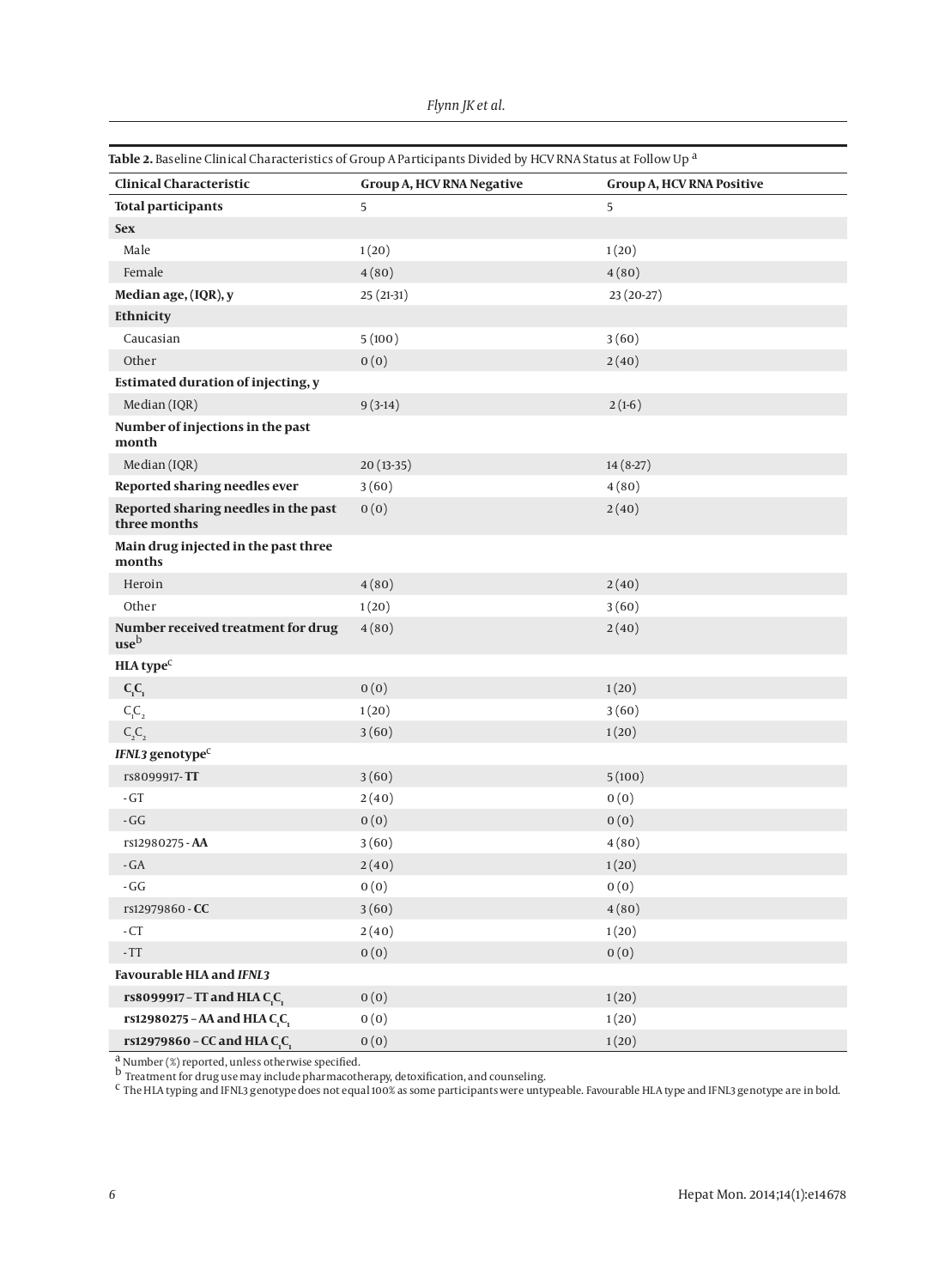



There was a similar A) magnitude (Mann-Whitney, P = 0.751) and B) breadth (Mann-Whitney P = 0.734) of IFN-γ responses at baseline between those who remained HCV RNA negative (dotted bars, n = 5) and those who became HCV RNA positive (hatched bars, n = 5). C) The specificity of responses were mainly directed to E2, NS4b and NS5b at baseline, with a trend for a broader specificity in D) those who became HCV RNA positive, detecting 8 different pools compared to E) those who remained HCV RNA negative. F) Background negative responses at baseline (n = 43) and follow up (n = 34) were of a similar magnitude to background responses seen in low risk control participants (termed donors, n = 15). G) The magnitude and H) breadth of positive HCV-specific IFN-gamma responses from uninfected participants at follow up were similar to baseline ( $n = 10$  white bars, follow up ( $n = 8$  grey bars, Mann-Whitney P > 0.200). Box and whisker plots represent the minimum to maximum values.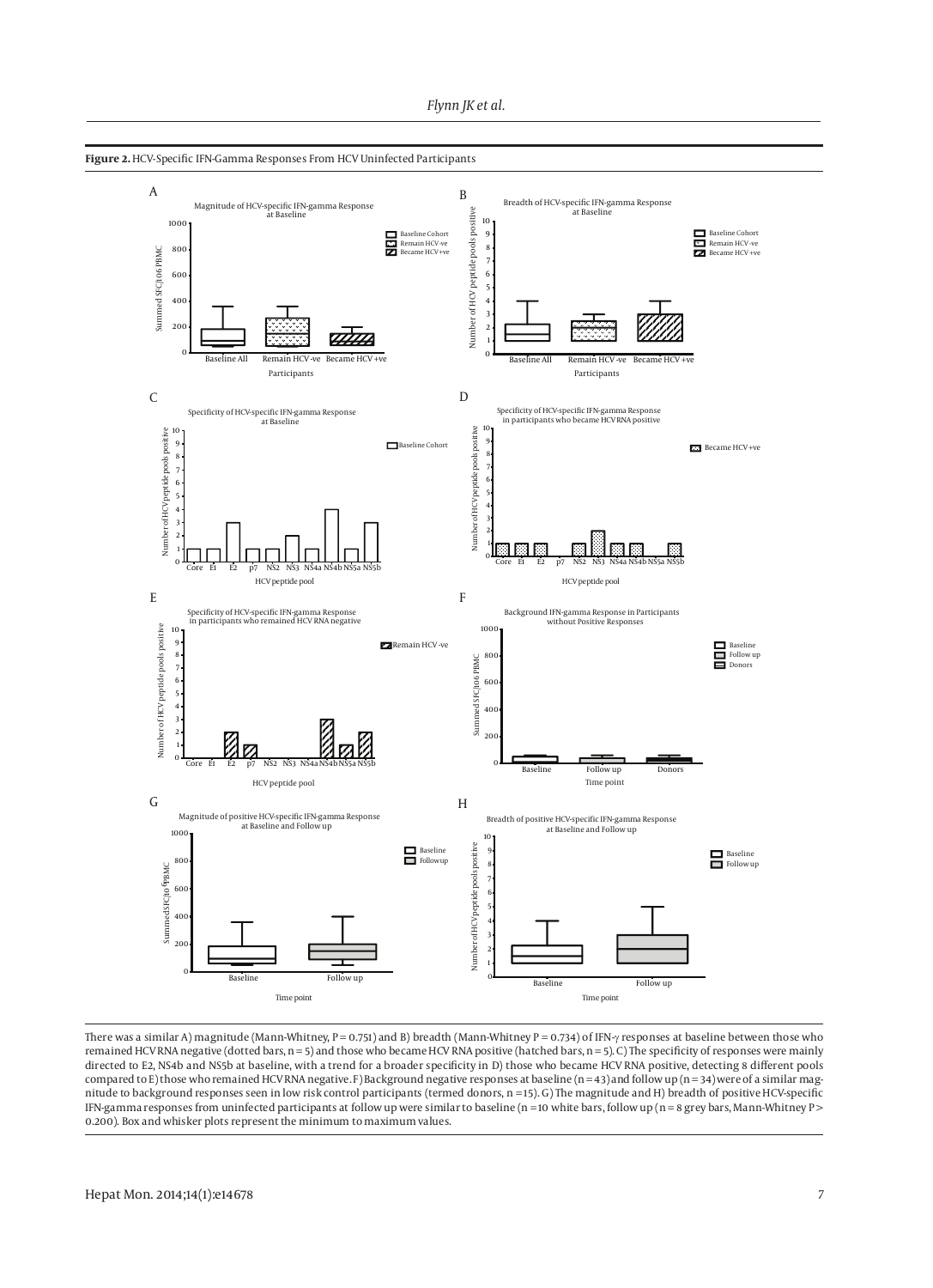The behavioural and clinical characteristics and risk behaviors of those who became HCV infected and those who remained HCV RNA negative are presented in Table 2. The estimated duration of injecting appeared to be longer for those who became HCV positive but the sample size was not sufficient to test for a statistical difference (HCV positive median 9 years, HCV negative median 2 years).

| <b>Table 3.</b> Baseline Clinical Characteristics of Group B Participants Divided by HCV RNA Status at Follow Up <sup>a</sup> |  |  |  |
|-------------------------------------------------------------------------------------------------------------------------------|--|--|--|
|-------------------------------------------------------------------------------------------------------------------------------|--|--|--|

| <b>Clinical Characteristic</b>                                     | <b>Group B, HCV RNA Negative</b> | <b>Group B, HCV RNA Positive</b> | P value |
|--------------------------------------------------------------------|----------------------------------|----------------------------------|---------|
| <b>Total participants</b>                                          | 37                               | 6                                |         |
| Sex <sup>b</sup>                                                   |                                  |                                  |         |
| Male                                                               | 14(37)                           | 3(50)                            | 0.666   |
| Female                                                             | 23(63)                           | 3(50)                            |         |
| Median age, (IQR), y <sup>c</sup>                                  | 24 (21-26)                       | $25(22-28)$                      | 0.420   |
| Ethnicity <sup>b</sup>                                             |                                  |                                  |         |
| Caucasian                                                          | 32(86)                           | 4(60)                            | 0.248   |
| Other                                                              | 5(14)                            | 2(40)                            |         |
| Estimated duration of injecting $\cdot$ , y                        |                                  |                                  |         |
| Median (IQR)                                                       | $6(3-8)$                         | $5(1-15)$                        | 0.916   |
| Number of injections in the past month <sup>c</sup>                |                                  |                                  |         |
| Median (IQR)                                                       | $19(7-38)$                       | $50(37-61)$                      | 0.016   |
| Reported sharing needles ever b                                    | 18(49)                           | 3(50)                            | 1.000   |
| Reported sharing needles in the last three months b                | 9(21)                            | 1(16)                            | 1.000   |
| Main drug injected in the past three months b                      |                                  |                                  |         |
| Heroin                                                             | 24(65)                           | 4(67)                            | 1.000   |
| Other                                                              | 13(35)                           | 2(33)                            |         |
| Number received treatment for drug use <sup>d</sup> , <sup>c</sup> | 24(65)                           | 4(66)                            | 1.000   |
| HLA type $e$ <sup>b</sup>                                          |                                  |                                  |         |
| $C_1C_1$                                                           | 13(35)                           | 1(16)                            | 0.645   |
| $C_1C_2$                                                           | 17(49)                           | 3(50)                            |         |
| $C_2C_2$                                                           | 3(8)                             | 1(16)                            |         |
| IFNL3 genotype <sup>e, b</sup>                                     |                                  |                                  |         |
| rs8099917-TT                                                       | 23(62)                           | 3(50)                            | 0.666   |
| $-GT$                                                              | 8(23)                            | 2(33)                            |         |
| $\mbox{-}\, G G$                                                   | 3(8)                             | 0(0)                             |         |
| rs12980275 - AA                                                    | 18(49)                           | 3(50)                            | 1.000   |
| $-GA$                                                              | 12(32)                           | 2(33)                            |         |
| $-GG$                                                              | 4(10)                            | 0(0)                             |         |
| rs12979860 - CC                                                    | 17(46)                           | 3(50)                            | 1.000   |
| $-CT$                                                              | 11(30)                           | 2(33)                            |         |
| $\mbox{-}\mathrm{TT}$                                              | 6(16)                            | 0(0)                             |         |
| Favourable HLA and IFNL3b                                          |                                  |                                  |         |
| rs8099917 - TT and HLA C, C,                                       | 9(24)                            | 0(0)                             | 0.315   |
| rs12980275 - AA and HLA C <sub>1</sub> C <sub>1</sub>              | 6(16)                            | 0(0)                             | 0.571   |
| rs12979860 - CC and HLA C,C,                                       | 6(16)                            | 0(0)                             | 0.571   |

a Number (%) reported, unless otherwise specified.

b Fisher's exact tests were used for categorical variables as appropriate. Bold p values represent statistically significant results. A significance level of 0.05 was used for all analyses.<br><sup>C</sup> Wilcoxon rank sum (Mann-Whitney) tests

d Treatment for drug use may include pharmacotherapy, detoxification, and counseling.

e The HLA typing and IFNL3 genotype does not equal 100% as some participants were untypeable. Favourable HLA type and IFNL3 genotype are in bold.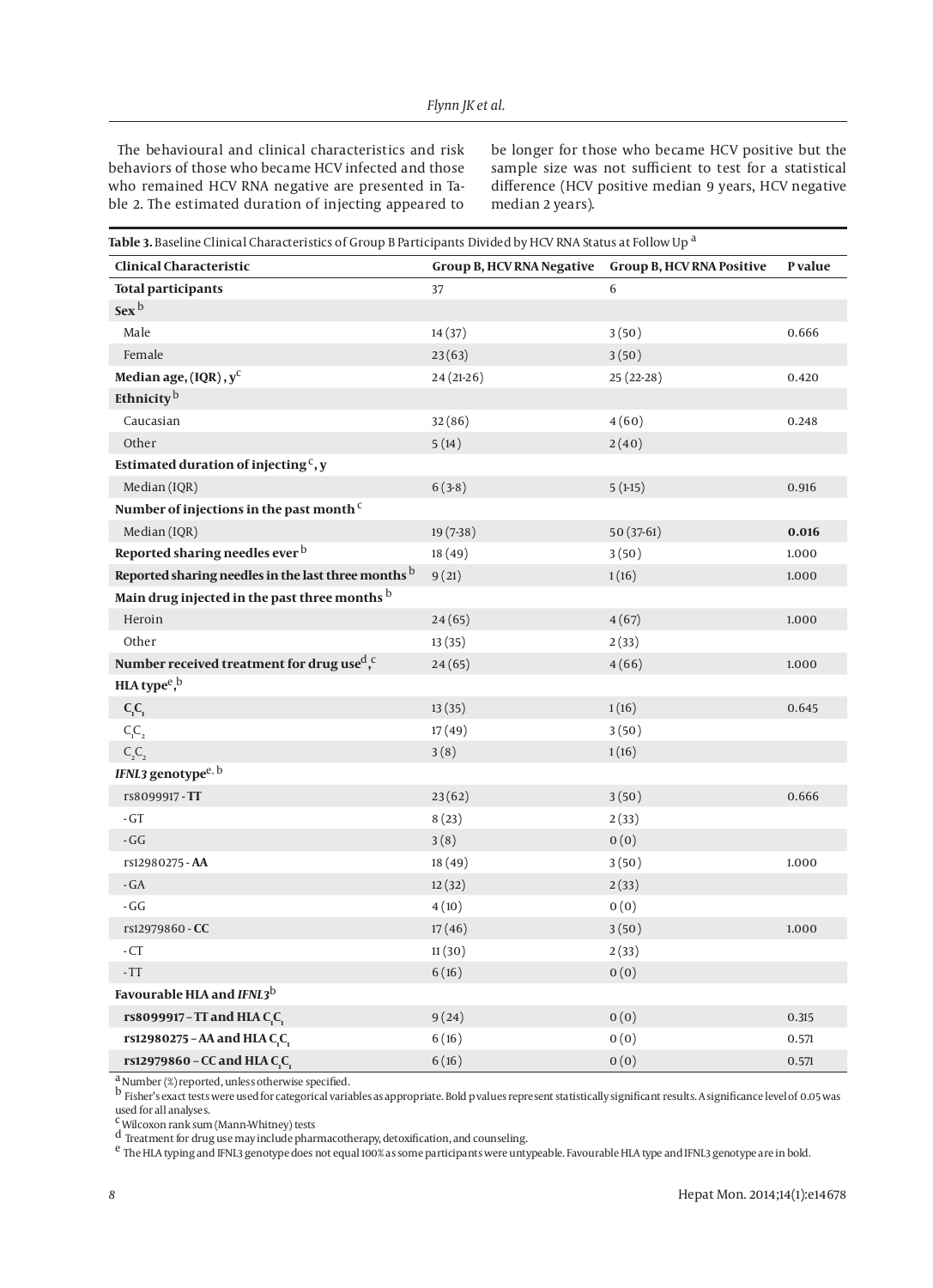#### *4.3.2.2. Group B*

Of the 43 participants (Group B) who did not have HCVspecific IFN-γ responses at baseline, 30 did not have IFN-γ responses at follow-up (mean 19 +/- 21 SFC, median 0 SFC, similar profile to baseline background responses and those from HCV negative donors Figure 2 f). Thirteen participants had detectable IFN-γ responses, with six of these participants being HCV RNA positive (46%, Figure 1 b). The HCV-specific IFN-γ responses averaged 160 +/- 105 SFC/106 PBMC (median 150 SFC) and the breadth, mean  $2 +$ -1 pools positive (median 2 pools, Figure 2 g, h). The specificity of responses was mainly directed to E2, NS4b and NS5b. The HCV positive Group B responses were not statistically different from positive Group A responses at baseline (magnitude  $P = 0.553$ , breadth  $P = 0.690$ , Figure 2 g, h). There were no significant differences between the magnitude and breadth of IFN-γ responses between HCV RNA positive and negative participants in Group B, nor between the magnitude and breath of IFN-γ responses from Group A and B at follow-up ( $P > 0.05$ ).

Behavioural and clinical characteristics and risk behaviors between those who became HCV RNA positive and those who remained negative in Group B were similar (P > 0.05, Table 3), with the exception of a higher frequency of injecting per month in participants who became HCV RNA positive (HCV positive median 50 IQR 37-61, HCV negative median 19 IQR 7-38,  $P = 0.016$ , Table 3).

## **5. Discussion**

Few studies have longitudinally investigated HCV-specific cellular immune responses in HCV antibody and RNA negative PWID (44). Despite ongoing injecting the majority of participants (42/53) remained HCV uninfected. Using the IFN-γ ELISpot assay as a marker of HCV exposure we found HCV-specific IFN-γ responses in a minority of participants, with half of these participants becoming HCV RNA positive within the next 12 months.

Previous studies have used HCV-specific IFN-γ responses in HCV antibody and RNA negative participants as a marker of HCV exposure (25-28, 44), and some have postulated that the ability to mount a cellular immune response may provide some level of protection from future HCV infection (25, 26). Similar findings have been reported in chimpanzees where low doses of virus induced HCV-specific IFN-γ ELISpot responses without detectable viremia or seroconversion (29). Additional to T cell responses, the innate immune system has been suggested to play a role in prevention of HCV infection in exposed uninfected individuals, where pro-inflammatory cytokines (IL-6 and IL-8) were elevated in exposed uninfected individuals compared to spontaneous resolvers and chronic HCV participants (45). However, some of these human studies did not examine responses longitudinally and it is unknown whether the HCV status of the participants changed.

In our study, half of the participants who had HCV-specif-

ic IFN-γ responses at baseline (Group A) were HCV infected by follow-up and half remained uninfected. It is not clear whether those who remained uninfected were due to chance or if previous HCV exposure gave some resistance to HCV infection. No key differences were identified between those who became HCV RNA positive and those who remained HCV RNA negative at baseline. However, we acknowledge a larger sample size may reveal differences in clinical and behavioural characteristics between these groups. We also cannot discount the contribution of memory T cells to the HCV-specific IFN-γ responses, it is possible a previous infection may have provided a level of resistance to persistent infection; enabling faster clearance of subsequent HCV infection (similar to what has been documented in HCV re-infection following spontaneous clearance in (34)). A longitudinal study with frequent (at least monthly) screening would enable elimination of, or provide support for, the possibility of undocumented transient infection without HCV seroconversion.

Whether HCV-specific IFN-γ responses in anti-HCV and HCV RNA negative individuals could offer protection is controversial. There has been some suggestion that a phenomenon similar to that documented in HIV could be present in HCV, in which the presence of cellular immune responses without antibody production in sex workers conferred some level of resistance to infection (46). As noted earlier, Cameron et al. (2012) suggested that maintenance of HCV immunity may be dependent upon regular exposure to the virus; in their study, significantly fewer exposed uninfected participants (with IFN-γ responses) reported a break from injecting drugs (> 6 months) compared with those who contracted HCV (28). However, in our study we did not find a difference in the frequency of injecting in those with IFN-γ responses at baseline who became HCV infected compared to those who remained HCV RNA negative.

Cross-reactivity to other antigens has previously been raised as a possible explanation for the responses seen in anti-HCV and RNA negative participants; however, this seems unlikely to be the entire explanation in this cohort. We are confident the positive IFN-γ responses detected in this cohort are HCV-specific, as similarly to previous studies (25-27), those with positive IFN-γ responses had a diverse magnitude and breadth targeting structural and nonstructural proteins (47, 48). Nonstructural proteins are not part of the viral particle and they need to be synthesized in infected cells. This suggests participants were exposed to HCV, possibly with transient viral replication without seroconversion. Additionally, no HCV-specific IFN-γ positive responses were detected in healthy low-risk control donors, and we reduced any risk of non-specific IFN-γ production by several methods; non-specific responses were removed by subtracting any SFC found in negative control wells from the HCV peptide well count, and we had a stringent cut-off for a positive response (>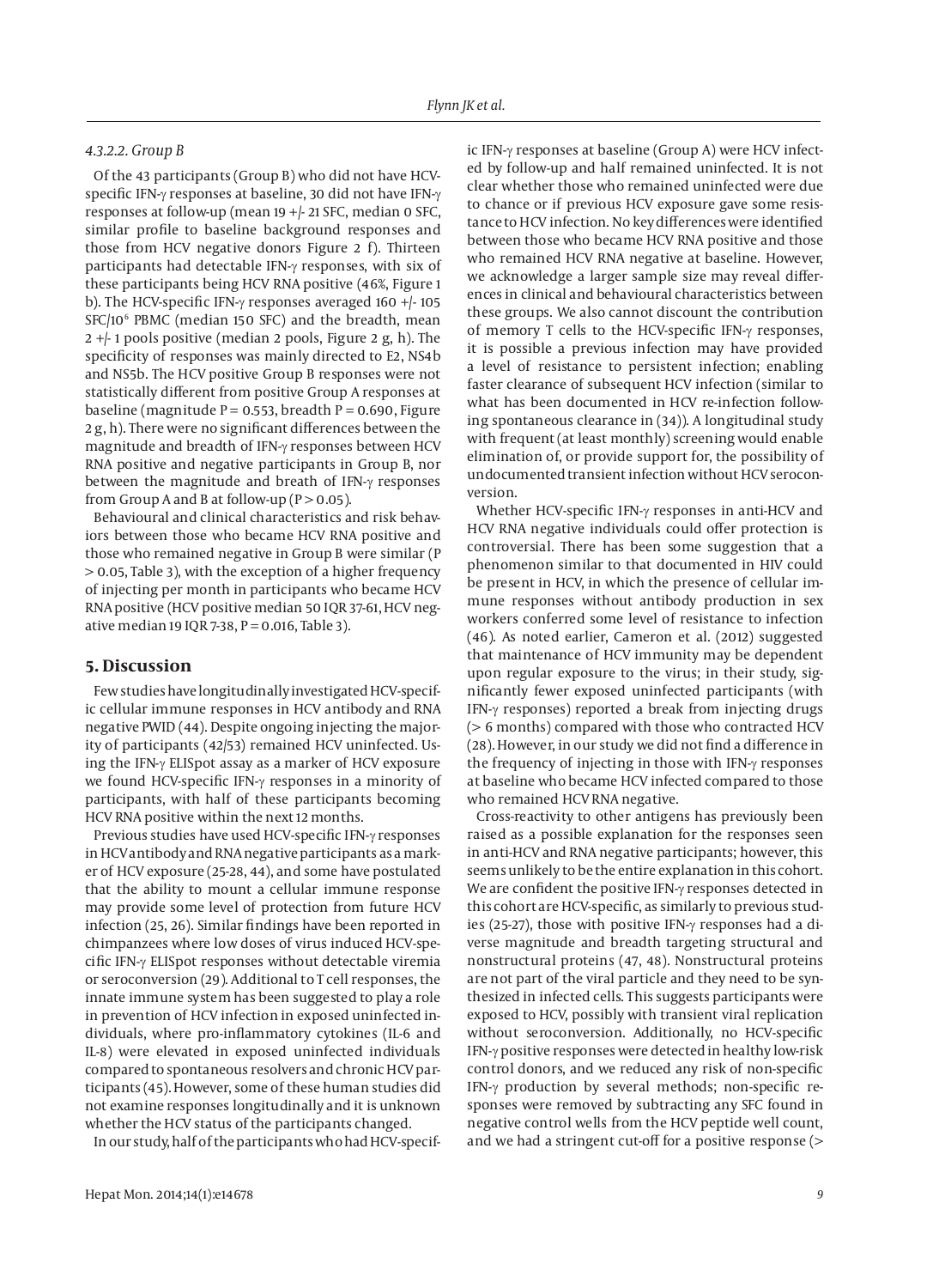twice mean + 3 SD from antigen-treated wells of healthy control donors).

Another possible explanation for the detection of cellular immune responses in anti-HCV and RNA negative cohorts is seroreversion. However, as Zeremski et al. (2009) discussed, it is unlikely IFN-γ responses are present due to seroreversion as the young PWID in this cohort had a relatively short injection history (median seven years), whereas seroreversion usually occurs 10 years or more following spontaneous viral clearance (15, 27, 31).

It is important to identify the potential limitations of the study. First, we did not observe any statistically significant differences in participants with or without IFN-γ responses at baseline. However, we cannot discount that a larger sample size might reveal some associations, as a higher proportion of those with IFN-γ responses at baseline (Group A) shared needles compared to those without HCV immune responses (Group B) suggesting exposure to HCV may have been higher in these participants (49, 50). Small sample size may also have limited the potential to detect associations between HCV incidence and baseline IFN-γ responses or associations between HCV RNA positivity at follow-up and other baseline characteristics. Secondly, we used genotype 1a peptides as genotype 1 is the most prevalent genotype in Australia (51, 52). Despite this and other studies observing cross-reactivity to HCV genotype 1a peptides in participants infected with other HCV genotypes (13, 42) we cannot discount our results may have underestimated the magnitude of HCV-specific IFN-γ responses.

This study provided evidence for the detection of HCVspecific Th1 responses in HCV antibody and RNA negative PWID. Half of the participants with baseline IFN-γ responses became infected with HCV during the study, with a tendency for the incidence of HCV infection and for sharing needles to be higher in those with IFN-γ responses compared to those without. One explanation for this observation is that a positive IFN-γ response could be a surrogate marker of risky injecting and that PWID with recent exposure to HCV (inferred by IFN-γ response) are more likely to be exposed to HCV again.

In participants with IFN-γ responses who remained HCV RNA negative it remains to be clearly elucidated as to whether they had any "resistance" to HCV as there was no association with IFN-γ responses and being less likely to become infected. Future prospective studies will be important to address whether HCV-specific IFN-γ responses provide resistance to HCV infection, or decrease the duration of viremia in some individuals. Both outcomes are of considerable interest for the development of novel HCV therapeutics.

| Appendix 1. Clinical Characteristics of the Entire Cohort Divided by HCV Infection and Exposure |                         |                       |                             |                      |  |
|-------------------------------------------------------------------------------------------------|-------------------------|-----------------------|-----------------------------|----------------------|--|
| <b>Clinical Characteristic</b>                                                                  | Uninfected <sup>a</sup> | Infected <sup>b</sup> | Seroconverting <sup>c</sup> | Exposed <sup>d</sup> |  |
| Total participants, No.                                                                         | 61                      | 95                    | 6                           | 36                   |  |
| $Sex^e$ , No. $(\%)$                                                                            |                         |                       |                             |                      |  |
| Male                                                                                            | 39(64)                  | 61(64)                | 2(33)                       | 23(64)               |  |
| Female                                                                                          | 22(36)                  | 34(36)                | 4(67)                       | 13(36)               |  |
| Median age, IQR <sup>f</sup> , No. $(\%)$ , y                                                   | 24 (22-27)              | $25(21-27)$           | $21(20-23)$ g               | $26(23-35)$ g        |  |
| Ethnicity <sup>h</sup> , No. (%)                                                                |                         |                       |                             |                      |  |
| Caucasian                                                                                       | 51(83)                  | $62(65)$ g            | 4(67)                       | 32(89)               |  |
| Other                                                                                           | 10(17)                  | 33(35)                | 2(33)                       | 4(11)                |  |
| Estimated duration of injecting $f$ , No. (%), y                                                |                         |                       |                             |                      |  |
| Median (IQR)                                                                                    | $7(3-10)$               | $7(5-11)$             | $3(2-4)g$                   | $9(7-15)i$           |  |
| Number of injections in the past month $f$ , No. (%)                                            |                         |                       |                             |                      |  |
| Median (IQR)                                                                                    | $20(10-40)$             | 29 (10-70)            | $21(20-45)$                 | $40(20-61)$          |  |
| Reported sharing needles ever $^{\rm h}$ , No. (%)                                              | 33(54)                  | 69(73)                | 3(50)                       | 26(74)               |  |
| Reported sharing needles in the past three months $h$ , No. (%)                                 | 13(21)                  | 31(33)                | 3(50)                       | 7(20)                |  |
| Main drug injected in the past three months $h$ , No. (%)                                       |                         |                       |                             |                      |  |
| Heroin                                                                                          | 36(60)                  | 66(69)                | 5(100)                      | 27(77)               |  |
| Other                                                                                           | 24(40)                  | 29(31)                | 0(0)                        | 8(23)                |  |
| Ever received treatment for drug use $h, j, No. (%)$                                            | 40(66)                  | $91(96)$ e            | 3(50)                       | 33(94)i              |  |
| HLA type $h, k, No. (%)$                                                                        |                         |                       |                             |                      |  |
| $C_1C_1$                                                                                        | 18(33)                  | 35(44)                | 3(50)                       | 12(35)               |  |

# **Appendices**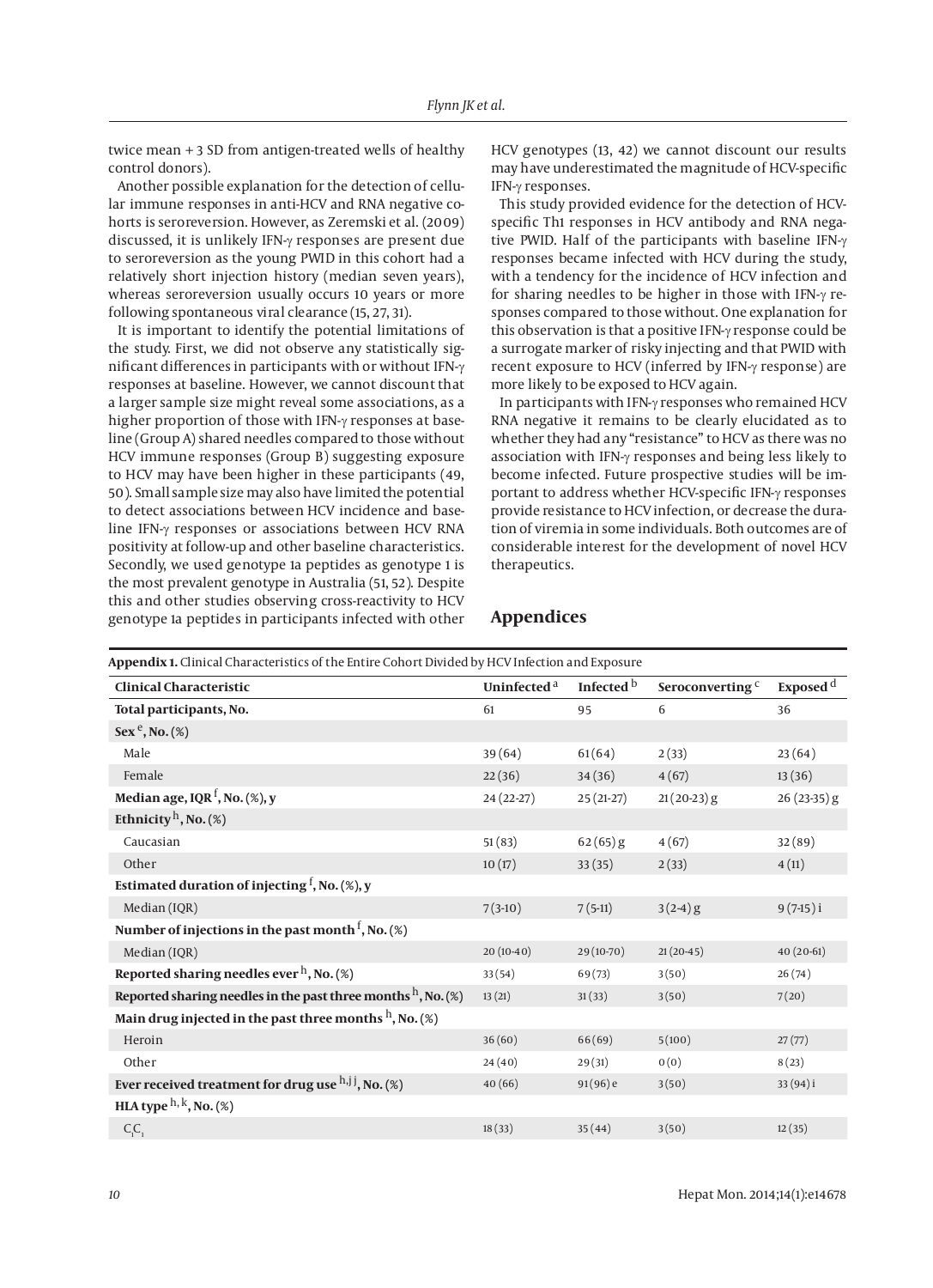| Flynn JK et al. |  |  |  |  |
|-----------------|--|--|--|--|
|-----------------|--|--|--|--|

| $C_1C_2$                                                   | 27(50) | 34(43) | 3(50) | 19(56) |
|------------------------------------------------------------|--------|--------|-------|--------|
| $C_2C_2$                                                   | 9(17)  | 11(14) | 0(0)  | 3(9)   |
| IFNL3 genotype $h, k$ , No. (%)                            |        |        |       |        |
| rs8099917-TT                                               | 37(67) | 54(67) | 4(80) | 27(79) |
| $-GT$                                                      | 15(27) | 23(28) | 1(20) | 6(18)  |
| $-GG$                                                      | 3(5)   | 4(5)   | 0(0)  | 1(3)   |
| rs12980275 - AA                                            | 31(56) | 46(57) | 4(67) | 22(63) |
| $-GA$                                                      | 18(33) | 28(35) | 2(33) | 12(34) |
| $-GG$                                                      | 6(11)  | 7(9)   | 0(0)  | 1(3)   |
| rs12979860 - CC                                            | 30(55) | 44(56) | 3(60) | 24(69) |
| $-CT$                                                      | 17(31) | 29(37) | 2(40) | 10(29) |
| $-TT$                                                      | 8(15)  | 6(8)   | 0(0)  | 1(3)   |
| Favourable HLA and , No. (%) IFNL3, No. (%) $^{\rm h,\,k}$ |        |        |       |        |
| rs8099917 - TT and HLA C,C,                                | 12(22) | 23(29) | 2(40) | 10(30) |
| rs12980275 - AA and HLA C,C,                               | 9(17)  | 20(25) | 3(50) | 6(18)  |
| rs12979860 - CC and HLA C <sub>1</sub> C <sub>1</sub>      | 8(15)  | 17(22) | 2(40) | 7(21)  |

a Uninfected participants were anti-HCV and HCV RNA negative.

b Infected participants were defined as anti-HCV and HCV RNA positive.

<sup>c</sup> Seroconverting participants were defined as anti-HCV negative and HCV RNA positive.

d Exposed participants were defined as anti-HCV positive and HCV RNA negative.

 $e^{\frac{e}{c}}$  P value for comparison with the uninfected group < 0.001.

 $^{\mathsf{f}}$  For continuous variables, the Kruskal Wallis test was used to detect differences between all four groups. If this was statistically significant, then the Wilcoxon ranksum test was used for pairwise comparisons between groups. Please refer to Appendix 2 for pairwise comparisons.

 $g_{\rm P}$  value for comparison with the uninfected group < 0.05.

h For categorical variables Fisher exact and Chi-squared tests for differences in proportion were used. First tested for differences between all four groups using Fisher exact tests and if statistically significant, pairwise comparisons between groups were made. For pairwise comparisons, a Chi-squared test was used if the expected number of participants in each cell was greater than or equal to five; otherwise Fisher's exact tests were used.<br><sup>1</sup> P value for comparison with the uninfected group < 0.01.

<sup>j</sup> Treatment for drug use may include pharmacotherapy, detoxification, and counseling.

k The HLA typing and IFNL3 genotype does not equal 100% as some participants were untypeable. Favourable HLA type and IFNL3 genotype are in bold k HLA typing and IFNL3 genotype are in bold

**Appendix 2.** Statistical Examination of Significantly Different Clinical Characteristics and Risk Behaviors Between the Four Groups a, b, c

|                | <b>Infected</b>          | Uninfected                             | <b>Exposed</b>           | Seroconverting           |  |  |  |
|----------------|--------------------------|----------------------------------------|--------------------------|--------------------------|--|--|--|
| Age, y         |                          |                                        |                          |                          |  |  |  |
| Infected       | $\overline{\phantom{a}}$ | 0.798                                  | 0.056                    | 0.024                    |  |  |  |
| Uninfected     |                          | $\overline{\phantom{a}}$               | 0.038                    | 0.043                    |  |  |  |
| Exposed        | $\overline{\phantom{a}}$ | $\overline{\phantom{a}}$               | $\overline{\phantom{a}}$ | 0.005                    |  |  |  |
| Seroconverting | $\overline{\phantom{a}}$ | $\overline{\phantom{a}}$               | $\overline{\phantom{a}}$ | $\overline{\phantom{a}}$ |  |  |  |
|                |                          | Ethnicity                              |                          |                          |  |  |  |
| Infected       | $\overline{\phantom{a}}$ | 0.012                                  | 0.007                    | 1.000                    |  |  |  |
| Uninfected     | $\overline{\phantom{a}}$ | $\overline{\phantom{a}}$               | 0.474                    | 0.291                    |  |  |  |
| Exposed        | $\overline{a}$           | $\overline{\phantom{a}}$               | $\overline{\phantom{a}}$ | 0.197                    |  |  |  |
| Seroconverting | $\overline{\phantom{a}}$ | $\overline{\phantom{a}}$               | $\overline{\phantom{a}}$ | $\overline{\phantom{a}}$ |  |  |  |
|                |                          | <b>Duration of Injecting</b>           |                          |                          |  |  |  |
| Infected       | $\overline{\phantom{a}}$ | 0.064                                  | 0.031                    | 0.003                    |  |  |  |
| Uninfected     | $\blacksquare$           | $\overline{\phantom{a}}$               | 0.002                    | 0.030                    |  |  |  |
| Exposed        | $\overline{\phantom{m}}$ | $\overline{\phantom{a}}$               |                          | 0.001                    |  |  |  |
| Seroconverting | $\overline{\phantom{a}}$ | $\overline{\phantom{a}}$               | $\overline{\phantom{a}}$ | $\overline{\phantom{a}}$ |  |  |  |
|                |                          | Received Treatment for Drug Use (ever) |                          |                          |  |  |  |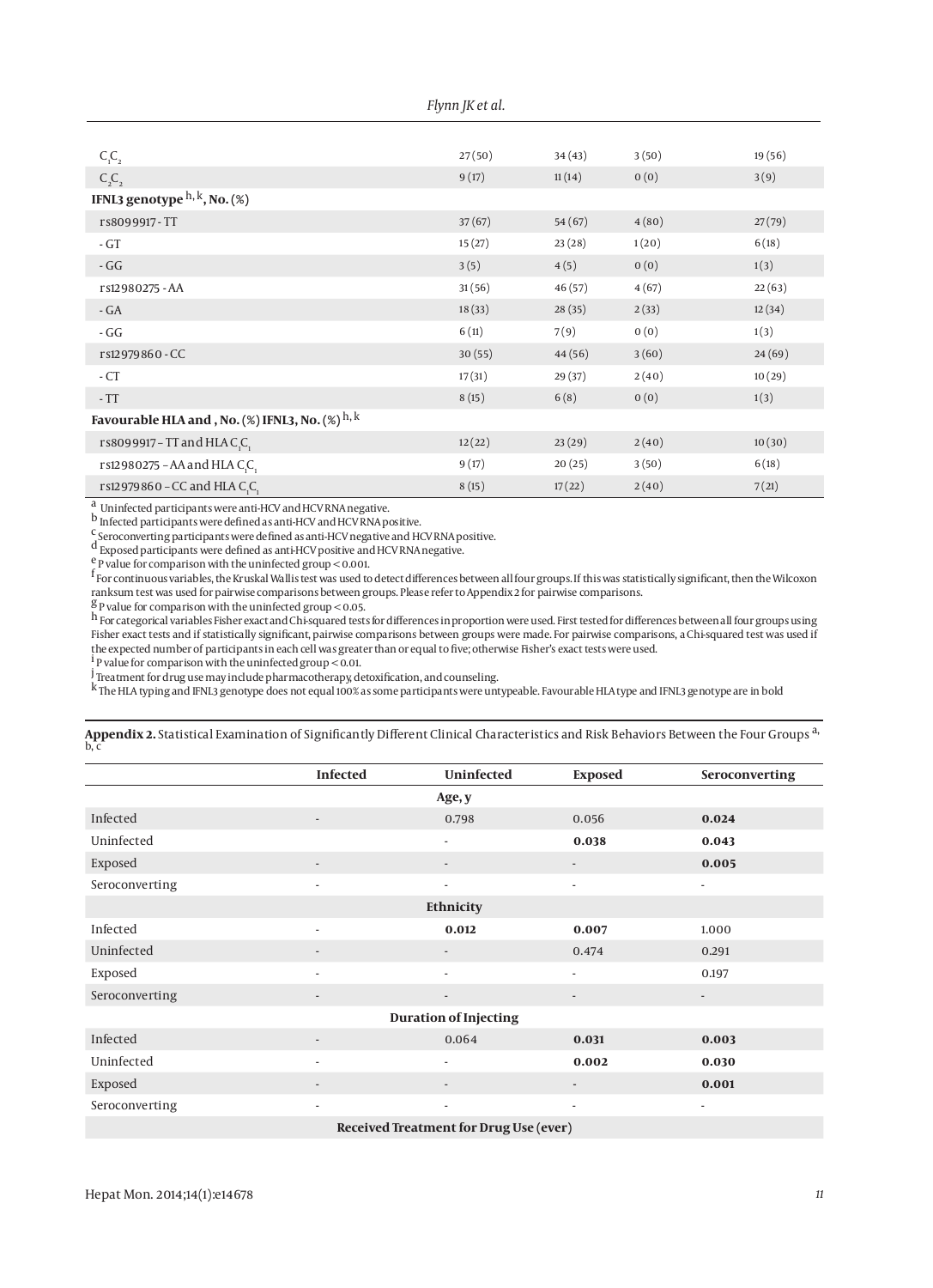| Flynn JK et al. |  |  |
|-----------------|--|--|
|                 |  |  |

| Infected       | $\overline{\phantom{a}}$ | < 0.001                  | 0.660                    | 0.004                    |
|----------------|--------------------------|--------------------------|--------------------------|--------------------------|
| Uninfected     | $\overline{\phantom{0}}$ | $\overline{\phantom{0}}$ | 0.002                    | 0.659                    |
| Exposed        | $\overline{\phantom{a}}$ | $\overline{\phantom{a}}$ | $\,$                     | 0.017                    |
| Seroconverting | $\overline{\phantom{a}}$ | $\overline{\phantom{0}}$ | $\overline{\phantom{a}}$ | $\overline{\phantom{a}}$ |

a Pairwise comparisons P values for variables with differences between groups. Statistically significant results are in bold.

b For categorical variables Fisher exact and Chi-squared tests for differences in proportion were used. First tested for differences between all four groups using Fisher exact tests and if statistically significant, pairwise comparisons between groups were made. For pairwise comparisons, a Chi-squared test was used if the expected number of participants in each cell was greater than or equal to five; otherwise Fisher's exact tests were used.

<sup>C</sup> For continuous variables, the Kruskal Wallis test was used to detect differences between all four groups. If this was statistically significant, then the Wilcoxon ranksum test was used for pairwise comparisons between groups

| <b>Appendix 3.</b> HCV Incidence in the Uninfected Cohort at Follow Ups <sup>a</sup> |                    |              |                           |              |                      |
|--------------------------------------------------------------------------------------|--------------------|--------------|---------------------------|--------------|----------------------|
| Cohort                                                                               | $\text{Cases}(\%)$ | Person-years | <b>HCV Incidence Rate</b> | 95% CI       | P value              |
| Uninfected $(n = 53)$                                                                | 11(21)             | 51.7         | 21.3                      | 11.8-38.4    |                      |
| Group $A(n=10)$                                                                      | 5(50)              | 14.2         | 35.1                      | 14.6-84.4    |                      |
| Group B $(n=43)$                                                                     | 6(14)              | 37.5         | 16.0                      | $7.2 - 35.6$ | $0.212$ <sup>D</sup> |

a Incidence rates for HCV infection were calculated using the standard person-years method with 95% confidence intervals and the midpoints of tests to estimate event dates. Exact methods were used to evaluate the differences in incidence rates<br><sup>b</sup> Comparison between HCV incidence in Group A and Group B.

## **Acknowledgements**

We would like to thank My Li Thach, Stuart Armstrong, Rebecca Winter and Duyen Duong for their field data collection efforts, and our participants for their patience and on-going participation.

## **Authors' Contribution**

JF, RS-D, PH, CA, MB and MH designed the experiments. JF, RS-D, PH, SM, LT, SB, VS, JG and MB performed the experiments. JF, RS-D, PH, HD, RF, MB and MH helped interpret the results. JF and RS-D wrote the manuscript. All authors helped edit the manuscript and have read and approved the manuscript.

## **Financial Disclosure**

The authors have no financial interests related to the material in the manuscript.

## **Funding/Support**

We gratefully acknowledge funding for our research from Australia's National Health and Medical Research Council (project grant 331312) and the Victorian Department of Human Services (public health research grant, 2008-09) and the Burnet Institute. The authors gratefully acknowledge the contribution to this work of the Victorian Operational Infrastructure Support Program, received by the Burnet Institute. The National Drug Research Institute at Curtin University is supported by funding from the Australian Government under the Substance Misuse Prevention and Service Improvement Grants Fund. Rachel Sacks-Davis is supported by an NHMRC Public Health Postgraduate Research Scholarship, Peter Higgs is supported by a Curtin University Research Fellowship, Rose French is supported by an NHMRC Industry Fellowship, Heidi Drummer is supported by an NHMRC RD Wright Career Development Award, Jacob George is supported by the NHMRC and the Robert W. Storr Bequest to the Medical Foundation of the University of Sydney and Margaret Hellard is supported by an NHMRC Senior Research Fellowship.

#### **References**

- 1. Ly KN, Xing J, Klevens RM, Jiles RB, Ward JW, Holmberg SD. The Increasing Burden of Mortality From Viral Hepatitis in the United States Between 1999 and 2007. *Annals of Internal Medicine.* 2012;**156**(4):271–278.
- 2. Mohd Hanafiah K, Groeger J, Flaxman AD, Wiersma ST. Global epidemiology of hepatitis C virus infection: new estimates of age-specific antibody to HCV seroprevalence. *Hepatology.* 2013;**57**(4):1333–1342.
- 3. Hajarizadeh B, Grebely J, Dore GJ. Epidemiology and natural history of HCV infection. *Nature Rev Gastroenterol Hepatol.* 2013;**10**(9):553–562.
- 4. Hagan H, Pouget ER, Des Jarlais DC, Lelutiu-Weinberger C. Meta-Regression of Hepatitis C Virus Infection in Relation to Time Since Onset of Illicit Drug Injection: The Influence of Time and Place. *Am J Epidemiol.* 2008;**168**(10):1099–1109.
- 5. Nelson PK, Mathers BM, Cowie B, Hagan H, Des Jarlais DC, Horyniak D, et al. Global epidemiology of hepatitis B and hepatitis C in people who inject drugs: results of systematic reviews. *The Lancet.* 2011;**378**(9791):571–583.
- 6. Torresi, J., Johnson, D., Wedemeyer, H. Progress in the development of preventive and therapeutic vaccines for hepatitis C virus. *J Hepatol.* 2011;**54**(6):1273–1285.
- Grebely J, Prins M, Hellard M, Cox AL, Osburn WO, Lauer G, et al. Hepatitis C virus clearance, reinfection, and persistence, with insights from studies of injecting drug users: towards a vaccine. *Lancet Infect Dis.* 2012;**12**:408–414.
- 8. Levy V, Evans JL, Stein ES, Davidson PJ, Lum PJ, Hahn JA, et al. Are young injection drug users ready and willing to participate in preventive HCV vaccine trials? *Vaccine.* 2010;**28**(37):5947–5951.
- 9. Thomas DL, Astemborski J, Rai RM, Anania FA, Schaeffer M, Galai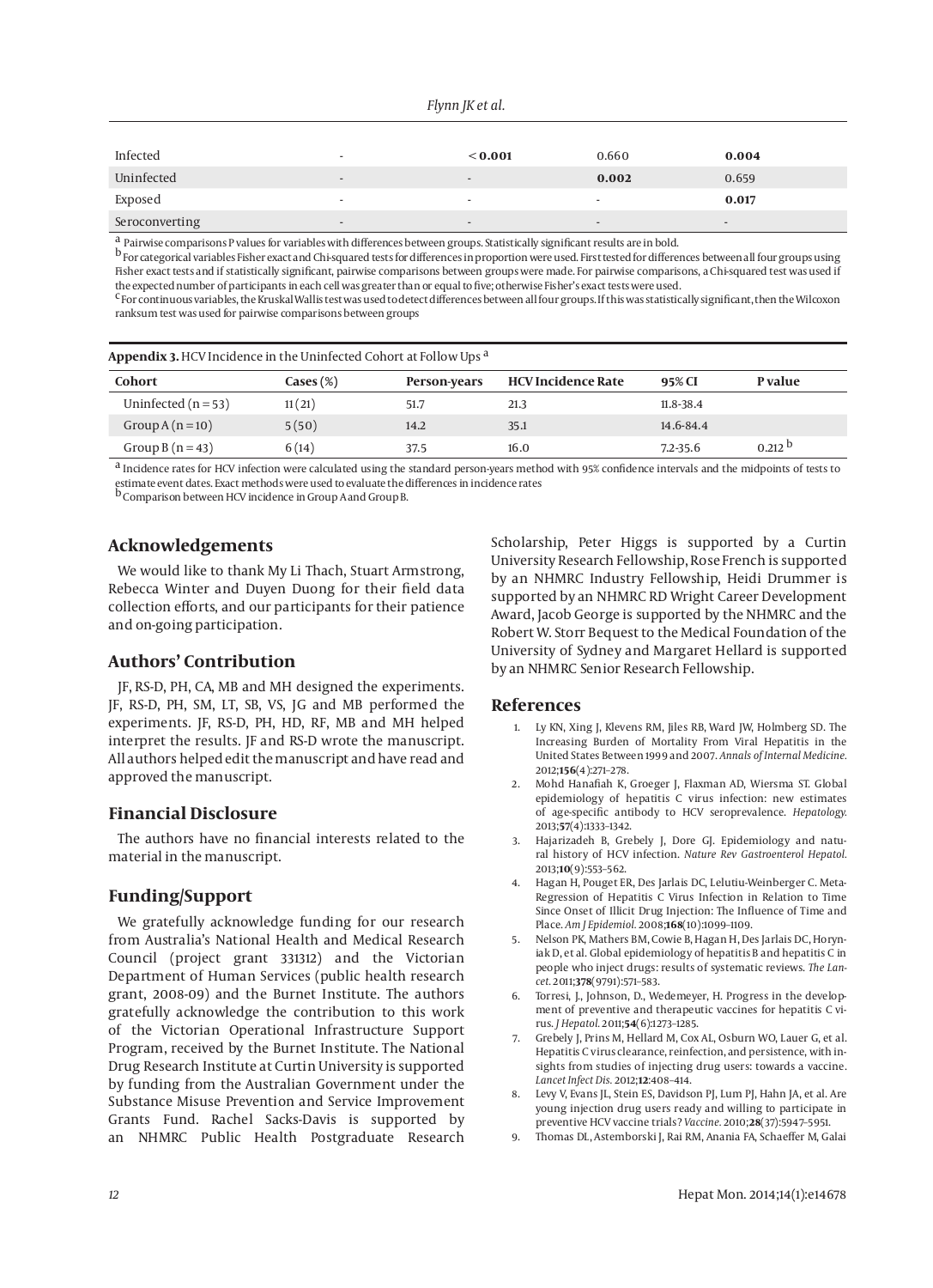N, et al. The natural history of hepatitis C virus infection: host, viral, and environmental factors. *J Am Med Assoc.* 2000;**284**:450– 456.

- 10. Micallef JM, Kaldor JM, Dore GJ. Spontaneous viral clearance following acute hepatitis C infection: a systematic review of longitudinal studies. *J Viral Hepat.* 2006;**13**(1):34–41.
- 11. Gruner NH, Gerlach TJ, Jung MC, Diepolder HM, Schirren CA, Schraut WW, et al. Association of Hepatitis C Virus-specific CD8+ T Cells with Viral Clearance in Acute Hepatitis C. *J Infect Dis.* 2000;**181**(5):1528–1536.
- 12. Gerlach JT, Diepolder HM, Jung MC, Gruener NH, Schraut WW, Zachoval R, et al. Recurrence of hepatitis C virus after loss of virus-specific CD4+ T-cell response in acute hepatitis C. *Gastroenterology.* 1999;**117**(4):933–941.
- 13. Flynn JK, Dore GJ, Hellard M, Yeung B, Rawlinson WD, White PA, et al. Early IL-10 predominant responses are associated with progression to chronic hepatitis C virus infection in injecting drug users. *J Viral Hepat.* 2011;**18**:549–561.
- 14. Lechner F, Wong DKH, Dunbar PR, Chapman R, Chung RT, Dohrenwend P, et al. Analysis of Successful Immune Responses in Persons Infected with Hepatitis C Virus. *J Exp Med.* 2000;**191**(9):1499–1512.
- 15. Grebely J, Feld JJ, Applegate T, Matthews GV, Hellard M, Sherker A, et al. Plasma interferon-gamma-inducible protein-10 (IP-10) levels during acute hepatitis C virus infection. *Hepatology.* 2013;**doi: 10.1002/hep.26263**.
- 16. Gomaa H, Mahmoud M, Saad N, Thabet E, El Lebedy D, Farouk H, et al. Study of the role of HLA and KIR genotypes on the outcome of HCV infection in a sample of Egyptian HCV infected persons. *Aust J Basic App Sci.* 2012;**6**(10):696–700.
- 17. Kuniholm MH, Kovacs A, Gao X, Xue X, Marti D, Thio CL, et al. Specific HLA Class I and II Alleles Associated with Hepatitis C Virus Viremia. *Hepatology.* 2010;**51**(5):1514–1522.
- 18. Khakoo SI, Thio CL, Martin MP, Brooks CR, Gao X, Astemborski. J., et al. HLA and NK cell inhibitory receptor genes in resolving hepatitis C virus infection. *Science.* 2004;**305**:872–874.
- 19. Bengsch B, Thimme R, Blum HE. Role of Host Genetic Factors in the Outcome of Hepatitis C Virus Infection. *Viruses.* 2009;**1**:104– 125.
- 20. Tillmann HL, Thompson AJ, Patel K, Wiese M, Tenckhoff H, Nischalke HD, et al. A Polymorphism Near IL28B Is Associated With Spontaneous Clearance of Acute Hepatitis C Virus and Jaundice. *Gastroenterology.* 2010;**In Press, Corrected Proof**.
- 21. Beinhardt S, Aberle JH, Strasser M, Dulic–Lakovic E, Maieron A, Kreil A, et al. Serum Level of IP-10 Increases Predictive Value of IL28B Polymorphisms for Spontaneous Clearance of Acute HCV Infection. *Gastroenterology.* 2012;**142**(1):78-85.e2.
- 22. Knapp S, Warshow U, Alexander Ho KM, Hegazy D, Little AM, Fowell A, et al. A polymorphism in IL-28B distinguishes exposed, uninfected individuals from spontaneous resolvers of HCV infection. *Gastroenterology.* 2011;**141**:320–325.
- 23. Freeman AJ, Ffrench RA, Post JJ, Harvey CE, Gilmour SJ, White PA, et al. Prevalence of production of virus-specific interferon-gamma among seronegative hepatiis C-resistant subjects reporting injection drug use. *J Infect Dis.* 2004;**190**:1093–1097.
- 24. Mizukoshi E, Eisenbach C, Edlin BR, Newton KP, Raghuraman S, Weiler-Normann C, et al. Hepatitis C virus (HCV)-specific immune responses of long-term injection drug users frequently exposed to HCV. *J Infect Dis.* 2008;**198**(2):203–212.
- 25. Thurairajah PH, Hegazy D, Chokshi S, Shaw S, Demaine A, Kaminski ER, et al. Hepatitis C virus (HCV)--specific T cell responses in injection drug users with apparent resistance to HCV infection. *J Infect Dis.* 2008;**198**(12):1749–1755.
- 26. Al-Sherbiny M, Osman A, Mohamed N, Shata MT, Abdel-Aziz F, Abdel-Hamid M, et al. Exposure to hepatitis C virus induces cellular immune responses without detectable viremia or seroconversion. *Am J Trop Med Hygiene.* 2005;**73**(1):44–49.
- 27. Zeremski M, Shu MA, Brown Q, Wu Y, Des Jarlais DC, Busch MP, et al. Hepatitis C virus-specific T-cell immune responses in seronegative injection drug users. *J Viral Hepat.* 2009;**16**(1):10–20.
- 28. Cameron B, Galbraith S, Li H, Lloyd A. Correlates and characteris-

tics of hepatitis C virus-specific T-cell immunity in exposed uninfected high-risk prison inmates. *J Viral Hepat.* 2013;**20**(4):e96–106.

- 29. Shata MT, Tricoche N, Perkus M, Tom D, Brotman B, McCormack P, et al. Exposure to low infective doses of HCV induces cellular immune responses without consistently detectable viremia or seroconversion in chimpanzees. *Virology.* 2003;**314**(2):601–16.
- 30. Kondili LA, Chionne P, Costantino A, Villano U, Lo Noce C, Pannozzo F, et al. Infection rate and spontaneous seroreversion of antihepatitis C virus during the natural course of hepatitis C virus infection in the general population. *Gut.* 2002;**50**(5):693–696.
- 31. Takaki A, Wiese M, Maertens G, Depla E, Seifert U, Liebetrau A, et al. Cellular immune responses persist and humoral responses decrease two decades after recovery from a single-source outbreak of hepatitis C. *Nature Med.* 2000;**6**(5):578–582.
- 32. Beld M, Penning M, van Putten M, van den Hoek A, Damen M, Klein MR, et al. Low levels of hepatitis C virus RNA in serum, plasma, and perpheral blood mononuclear cells of injecting drug users during long antibody-undetectable periods before seroconversion. *Blood.* 1999;**94**(4):1183–1191.
- 33. Wedemeyer H, Mizukoshi E, Davis AR, Bennink JR, Rehermann B. Cross-reactivity between hepatitis C virus and Influenza A virus determinant-specific cytotoxic T cells. *J Virol.* 2001;**75**(23):11392– 11400.
- 34. Osburn WO, Fisher BE, Dowd KA, Urban G, Liu L, Ray SC, et al. Spontaneous control of primary hepatitis C virus infection and immunity against persistent reinfection. *Gastroenterology.* 2010;**138**:315–324.
- 35. Page K, Hahn JA, Evans J, Shiboski S, Lum P, Delwart E, et al. Acute hepatitis C virus infection in young adult injection drug users: a prospective study of incident infection, resolution, and reinfection. *J Infect Dis.* 2009;**200**(8):1216–1226.
- 36. Grebely J, Conway B, Raffa JD, Lai C, Krajden M, Tyndall MW. Hepatitis C Virus Reinfection in Injection Drug Users. *Hepatology.* 2006;**44**:1139–1145.
- 37. Mehta SH, Cox A, Hoover DR, Wang X-H, Mao Q , Ray S, et al. Protection against persistence of hepatitis C. *The Lancet.* 2002;**359**:1478– 1483.
- 38. Aitken C, Lewis J, Hocking J, Bowden D, Hellard M. Does information about IDU's injecting networks predict exposure to the hepatitis C virus? . *Hepat Mon.* 2009;**9**(1):17–23.
- 39. Miller ER, Hellard ME, Bowden S, Bharadwaj M, Aitken CK. Markers and risk factors for HCV, HBV and HIV in a network of injecting drug users in Melbourne, Australia. *J Infect Dis.* 2009;**58**(5):375–382.
- 40. Suppiah V, Gaudieri S, Armstrong NJ, O'Connor KS, Berg T, Weltman M, et al. IL28B, HLA-C, and KIR Variants Additively Predict Response to Therapy in Chronic Hepatitis C Virus Infection in a European Cohort: A Cross-Sectional Study. *Plos Med.* 2011;**8**(9).
- 41. Bharadwaj M, Thammanichanond D, Aitken CK, Moneer S, Drummer HE, Tracy S, et al. TCD8 response in diverse outcomes of recurrent exposure to hepatitis C virus. *Immunol Cell Biol.* 2009;**87**(6):464–472.
- Flynn JK, Dore GJ, Matthews G, Hellard M, Yeung B, Rawlinson WD, et al. Impaired HCV-specific IFN-γ responses in individuals with HIV who acquire HCV infection correlate with levels of CD4 cells . *J Infect Dis.* 2012;**206**:1568–1576.
- 43. Flynn JK, Dore GJ, Hellard M, Yeung B, Rawlinson WD, White PA, et al. Maintenance of Th1 HCV-specific responses in individuals with acute HCV who achieve sustained virological clearance after treatment. . *J Gastroenterol Hepatol.* 2013;(1440-1746 (Electronic))
- 44. Thurairajah PH, Hegazy D, Demaine A, Kaminski ER, Cramp ME. Loss of Virus-specific T-Cell Responses in HCV Exposed Uninfected Injection Drug Users With Drug Rehabilitation. *J Infect Dis.* 2011;**203**(6):847–853.
- 45. Warshow U, Riva A, Hegazy D, Thurairajah PH, Kaminski ER, Chokshi S, et al. Cytokine profiles in high risk injection drug users sugges innate as opposed to adaptive immunity in apparent resistance to Hepatitic C Virus infection. *J Viral Hepat.* 2012;**19**(7):501–508.
- 46. Rowland-Jones S, Sutton J, Ariyoshi K, Dong T, Gotch F, McAdam S,